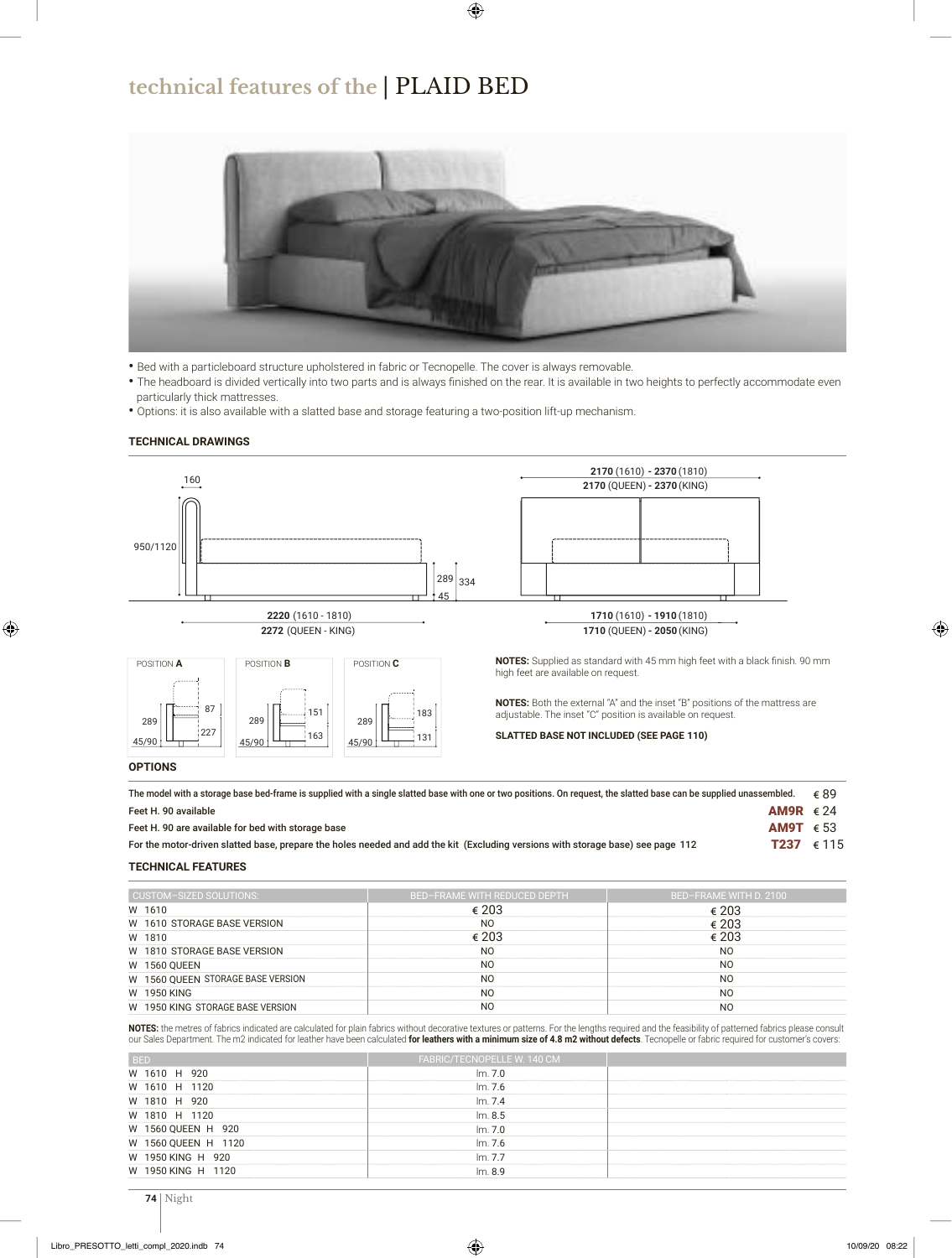# **technical features of the** | PLAID BED with storage base

### **WITH ONE OR TWO POSITION SLATTED BASE**

As well as the advantage given by the storage space, thanks to a special mechanism, this system also offers the possibility of raising the slatted base to a position from which it is possible to make the bed while standing upright.

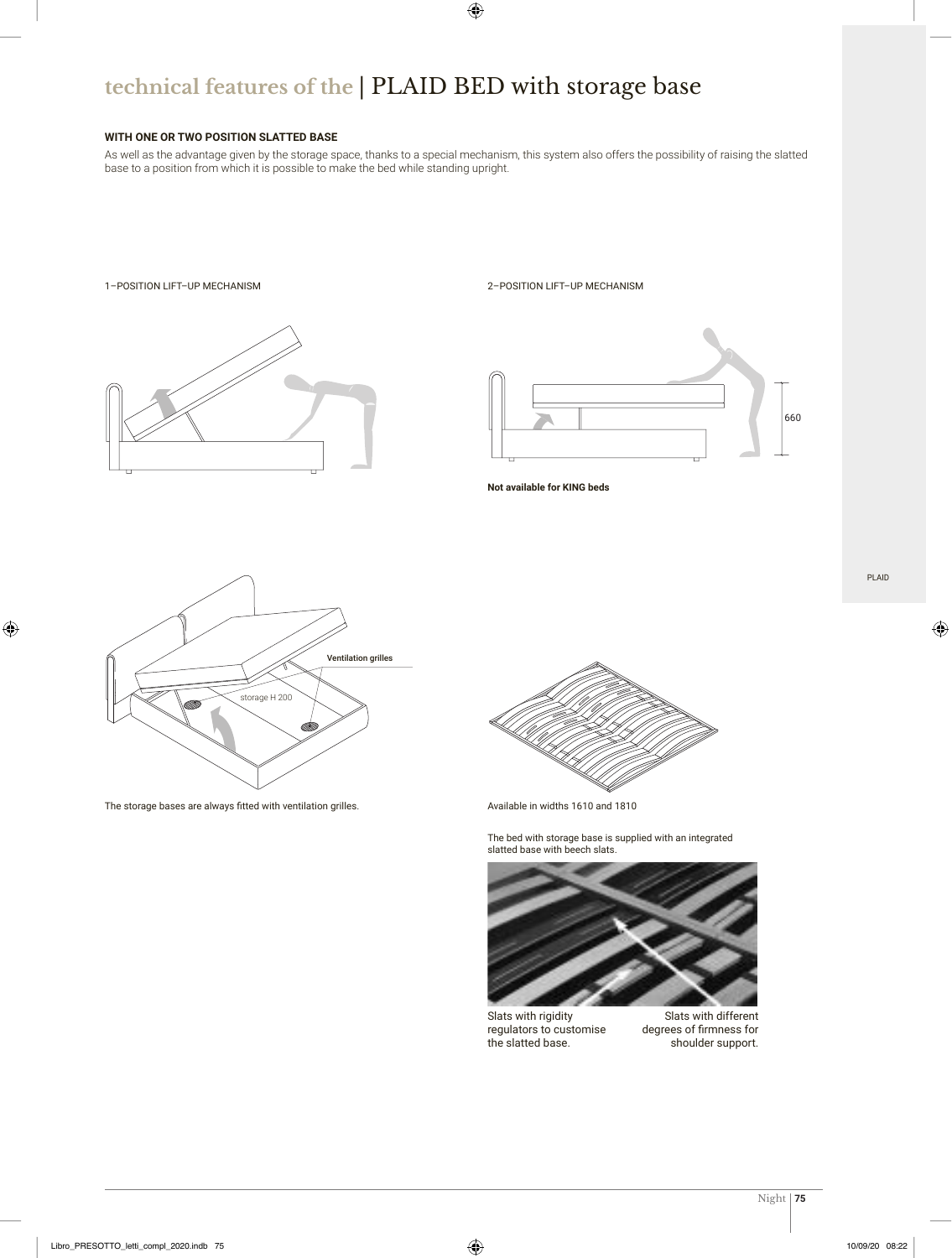## **BED** | PLAID

MODEL CODE 98 BL

|                                               |                                | <b>DIMENSIONS</b>                      | <b>CODE</b> | Customer's<br>fabric or<br>leather | Tecnopelle<br>fabric<br>-1 | Tecnopelle<br>$\frac{2}{3}$<br>$\frac{\mathsf{f} \mathsf{abric}}{2}$ | $\text{Tecnopelle} \atop 3$<br>fabric<br>3 | Tecnopelle<br>4<br>fabric<br>$\overline{4}$ | <b>UNICO</b><br>animal-<br>free<br>nubuck | $\underset{\mathsf{P2}}{\mathsf{leather}}$ | $\underset{\mathsf{P3}}{\mathsf{leather}}$ |
|-----------------------------------------------|--------------------------------|----------------------------------------|-------------|------------------------------------|----------------------------|----------------------------------------------------------------------|--------------------------------------------|---------------------------------------------|-------------------------------------------|--------------------------------------------|--------------------------------------------|
| <b>BED H. 920</b>                             |                                |                                        |             |                                    |                            |                                                                      |                                            |                                             |                                           |                                            |                                            |
|                                               |                                |                                        |             |                                    |                            |                                                                      |                                            |                                             |                                           |                                            |                                            |
|                                               |                                |                                        |             |                                    |                            |                                                                      |                                            |                                             |                                           |                                            |                                            |
|                                               | W 1610<br>interior<br>exterior | 1610x2040<br>2170x2220                 | <b>NB04</b> | 1.774                              | 2.012                      | 2.090                                                                | 2.214                                      | 2.395                                       | 2.553                                     |                                            |                                            |
|                                               | W 1810<br>interior<br>exterior | 1810x2040<br>2370x2220                 | <b>NB05</b> | 1.933                              | 2.182                      | 2.272                                                                | 2.396                                      | 2.577                                       | 2.758                                     |                                            |                                            |
|                                               | W 1560<br>interior<br>exterior | QUEEN<br>1560x2092<br>2170x2272        | <b>NB07</b> | 1.955                              | 2.215                      | 2.294                                                                | 2.441                                      | 2.633                                       | 2.814                                     |                                            |                                            |
| B<br>с<br>Α                                   | W 1950<br>interior<br>exterior | <b>KING</b><br>1950x2092<br>2370x2272  | <b>NB08</b> | 2.226                              | 2.508                      | 2.610                                                                | 2.757                                      | 2.961                                       | 3.160                                     |                                            |                                            |
| <b>BED H. 920 WITH STORAGE</b><br>1 POSITION  |                                |                                        |             |                                    |                            |                                                                      |                                            |                                             |                                           |                                            |                                            |
|                                               |                                |                                        |             |                                    |                            |                                                                      |                                            |                                             |                                           |                                            |                                            |
|                                               | W 1610<br>interior<br>exterior | 1610x2040<br>2170x2220                 | <b>NB14</b> | 2.158                              | 2.396                      | 2.474                                                                | 2.598                                      | 2.779                                       | 2.937                                     |                                            |                                            |
|                                               | W 1810<br>interior<br>exterior | 1810x2040<br>2370x2220                 | <b>NB15</b> | 2.366                              | 2.615                      | 2.705                                                                | 2.829                                      | 3.010                                       | 3.191                                     |                                            |                                            |
|                                               | W 1560<br>interior<br>exterior | <b>QUEEN</b><br>1560x2092<br>2170x2272 | <b>NB17</b> | 2.388                              | 2.648                      | 2.727                                                                | 2.874                                      | 3.066                                       | 3.247                                     |                                            |                                            |
|                                               | W 1950<br>interior<br>exterior | <b>KING</b><br>1950x2092<br>2370x2272  | <b>NB18</b> | 2.722                              | 3.004                      | 3.106                                                                | 3.253                                      | 3.457                                       | 3.656                                     |                                            |                                            |
| <b>BED H. 920 WITH STORAGE</b><br>2 POSITIONS |                                |                                        |             |                                    |                            |                                                                      |                                            |                                             |                                           |                                            |                                            |
|                                               |                                |                                        |             |                                    |                            |                                                                      |                                            |                                             |                                           |                                            |                                            |
|                                               | W 1610<br>interior<br>exterior | 1610x2040<br>2170x2220                 | <b>NB24</b> | 2.360                              | 2.598                      | 2.676                                                                | 2.800                                      | 2.981                                       | 3.139                                     |                                            |                                            |
|                                               | W 1810<br>interior<br>exterior | 1810x2040<br>2370x2220                 | <b>NB25</b> | 2.568                              | 2.817                      | 2.907                                                                | 3.031                                      | 3.212                                       | 3.393                                     |                                            |                                            |
| 2                                             | W 1560<br>interior<br>exterior | <b>QUEEN</b><br>1560x2092<br>2170x2272 | <b>NB27</b> | 2.590                              | 2.850                      | 2.929                                                                | 3.076                                      | 3.268                                       | 3.449                                     |                                            |                                            |